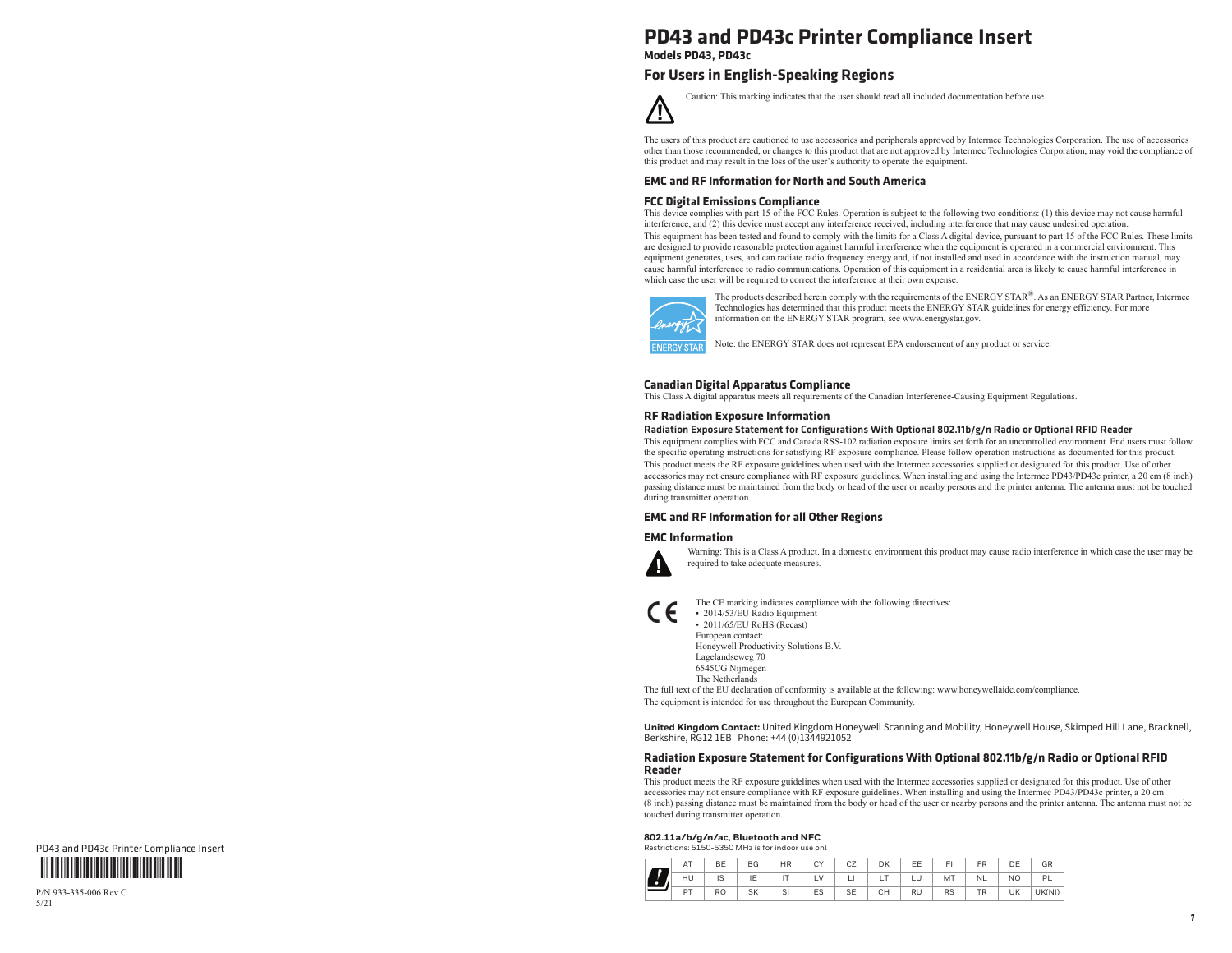### **Für Anwender in Deutschland (de)**



Vorsicht: Diese Kennzeichnung weist darauf hin, dass der Benutzer vor dem Gebrauch alle mitgelieferten Unterlagen lesen soll.

Die Benutzer dieses Produkts werden darauf hingewiesen, nur Zubehörteile und Peripheriegeräte zu verwenden, die von Intermec Technologies Corporation genehmigt sind. Falls nicht empfohlene Zubehörteile verwendet oder an diesem Produkt Änderungen vorgenommen werden, die nicht von Intermec Technologies Corporation genehmigt sind, kann dadurch die behördliche Konformität des Produkts verletzt werden und der Benutzer die Berechtigung zur Verwendung des Geräts verlieren.

#### **EMV (EMC)- und HF-Informationen für alle übrigen Regionen**

#### **Konformität mit EN 55032/CISPR 32**



Warnung: Das ist ein Produkt der Klasse A. In einer Wohngegend kann dieses Produkt Störungen beim Radioempfang verursachen; in einem solchen Fall muss der Benutzer eventuell ausreichende Abhilfemaßnahmen treffen.

#### **EU-Konformitätserklärung**

Das CE-Zeichen gewährleistet die Einhaltung folgender Richtlinien: • 2014/53/EU (Funkanlagen) **•** 2011/65/EU RoHS (Neufassung) Ansprechpartner Europa: Honeywell Productivity Solutions B.V. Lagelandseweg 70 6545CG Nijmegen Niederlande

Die vollständige EU-Konformitätserklärung finden Sie unter: www.honeywellaidc.com/compliance.

Das Gerät kann innerhalb der gesamten Europäischen Gemeinschaft verwendet werden.

#### **Angabe zur Strahlenbelastung für Konfigurationen mit optionalem 802.11b/g/n-Funk oder optionalem RFID-Lesegerät**

Dieses Produkt erfüllt Richtlinien für HF-Belastungen, wenn es gemeinsam mit den Intermec-Zubehörteilen verwendet wird, die für dieses Produkt vorgesehen sind bzw. mit diesem mitgeliefert werden. Der Gebrauch anderer Zubehörteile kann dazu führen, dass das Gerät den Richtlinien für HF-Belastung nicht mehr entspricht. Bei Installation und Gebrauch des Druckers PD43/PD43c von Intermec muss zwischen dem nächsten Körperteil des Benutzers oder von nahestehenden Personen und der Druckerantenne ein Abstand von 20 cm eingehalten werden. Die Antenne darf während des Betriebs des Senders nicht berührt werden.

#### **Para usuarios en México, Centroamérica y Sudamérica - Excepto Brasil (es)**



Precaución: Esta marca indica que el usuario debe leer toda la documentación incluida antes del uso.

Se advierte a los usuarios de este producto que usen accesorios y periféricos aprobados por Intermec Technologies Corporation. El uso de accesorios aparte de los recomendados, o los cambios a este producto que no estén aprobados por Intermec Technologies Corporation, pueden anular el cumplimiento de este producto y ocasionar la pérdida de la autorización del usuario para operar el equipo.

PD43: Consumo de energia: 75.00 Wh Consumo de energia en modo de espera: 3.90 Wh PD43c: Consumo de energia: 69.02 Wh Consumo de energia en modo de espera: 3.56 Wh

#### **Información de exposición a la radiación RF**

Declaración de exposición a la radiación para configuraciones con radio opcional 802.11b/g/n o lector opcional RFID

Este equipo cumple con los límites de exposición a la radiación de la FCC y Canadá RSS-102 estipulados para un ambiente sin control. Los usuarios finales deben seguir las instrucciones operativas específicas para satisfacer el cumplimiento de la exposición a RF. Siga las instrucciones operativas como se documentan para este producto.

Este producto cumple con las pautas de exposición de RF al utilizarse con los accesorios Intermec suministrados o designados para este producto. El uso de otros accesorios puede no asegurar el cumplimiento con las pautas de exposición de RF. Al instalar y usar la impresora Intermec PD43/ PD43c, debe mantenerse una distancia de paso de 20 cm del cuerpo o la cabeza del usuario o de personas cercanas y la antena de la impresora. No debe tocarse la antena durante la operación del transmisor.

#### **Pour les utilisateurs canadiens et français (fr)**



Mise en garde : Ce marquage indique que l'usager doit, avant l'utilisation, lire toute la documentation incluse.

Utilisateurs de ce produit sont avisés d'utiliser des accessoires et des périphériques approuvés par Intermec Technologies Corporation. L'utilisation d'accessoires autres que ceux recommandés ou des changements à ce produit qui ne sont pas approuvés par Intermec Technologies Corporation peuvent annuler la conformité de ce produit et mettre fin au droit qu'a l'usager d'utiliser l'équipement.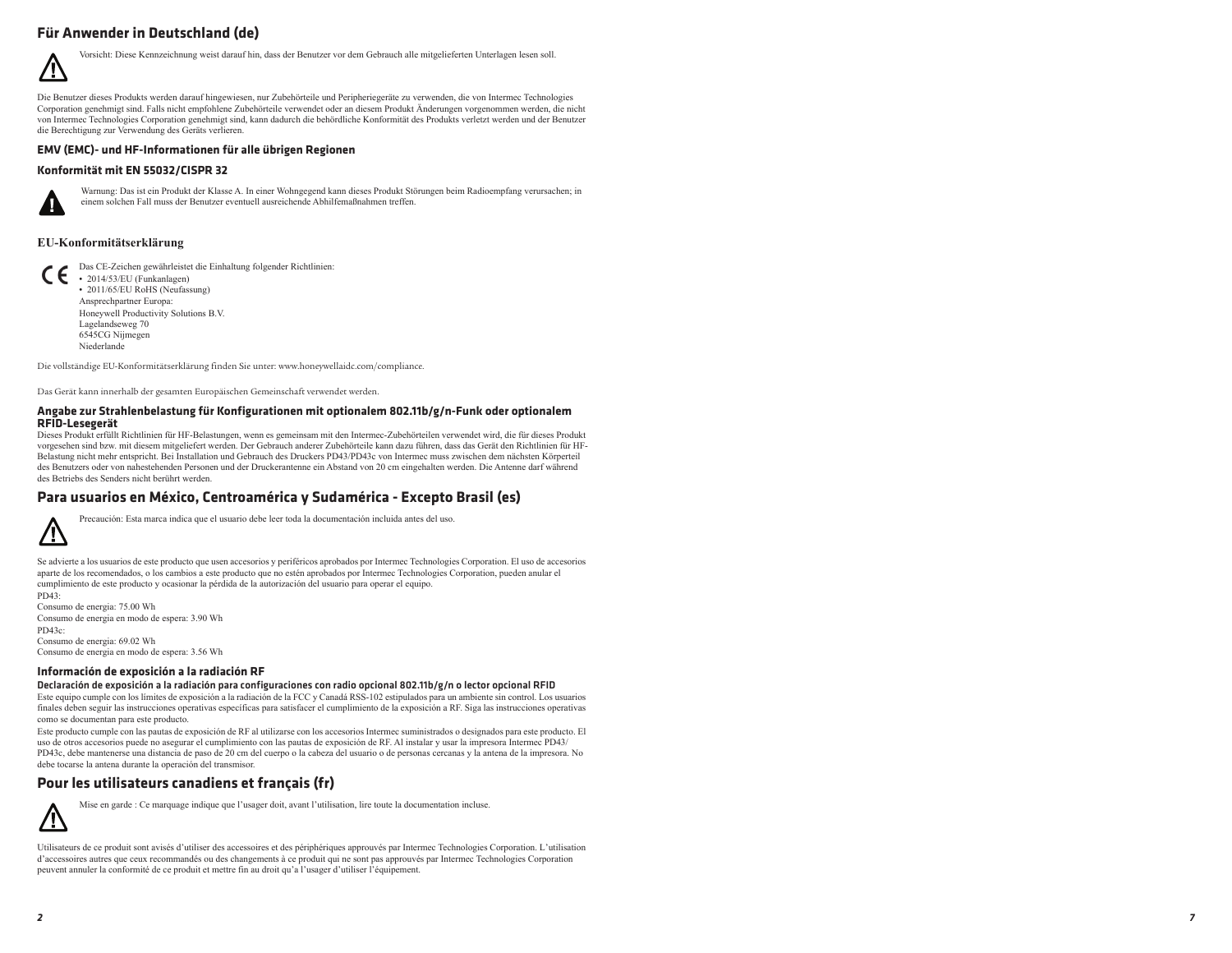

#### 適用於臺灣使用者 (zh-tw)



本產品的使用者必須小心使用 Intermec Technologies Corporation 許可的配件與週邊設備。使用非上述建議的配件,或是在未經<br>Intermec Technologies Corporation 許可的情況下變更本產品可能會使得本產品的相容性失效,並且使得使用者喪失操作設備的權

#### 所有其他區域的電磁相容 (EMC) 和射頻 (RF) **資訊**

#### **EN 55032/CISPR 32 相容**

/!`

警告:這是 A 類產品。在家庭室內環境中此產品可能會造成無線電干擾,此時使用者可能必須採取相應措施

## 針對 802.11b/g/n 無線電 ( 選用 ) 或 RFID 讀取器 ( 選用 ) 配置的輻射暴露聲明<br>如果與專門為本產品設計並提供的 Intermec 附件配合使用 · 則本產品符合射頻暴露的規定 · 如果使用其他附

合射頻暴露的規定。如果使用其他附件,則無法確保符合射頻 ⊊露的規定。安裝和使用 Intermec PD43/PD43c 印丟機時,必須與使用者或附近人員的身體或頭部以及印表機天綫保持 20 釐米 的距離。操作發射器期間,請勿接觸天綫。

台灣 RoHS 網頁限用物質含有情況資訊 · 請依下列步驟操作:

1. 網頁連結: www.honeywellaidc.com/Taiwan-RoHS

2. 限用物質含有情況資訊表格是以產品型號命名的, 找到對應產品型號為首的超連結, 單擊即可以打開

警告使用者:此為甲類眢訊技術設備,於居住環境中使用時,可能會造成射頻擾動,在此種情況下,使用者會被要求採取某些適當的對 䬽˛

報驗義務人資訊 漢威聯合股份有限公司 新北市板橋區遠東路 3號 5 樓

#### **Informations de CEM et de RF pour l'Amérique du Nord et du Sud**

#### **Conformité aux normes canadiennes sur les appareils numériques**

Cet appareil numérique de la classe A respecte toutes les exigences du Réglement sur le matériel brouilleur du Canada.

#### **Informations sur l'exposition aux radiations RF**

#### Énoncé sur l'exposition aux radiations pour les configurations avec la radio 802.11b/g/n en option ou le lecteur IDRF en option

Cet appareil est conforme aux limites d'exposition aux radiations du FCC des États-Unis et la norme RSS-102 canadienne pour un environnement non contrôlé. Les utilisateurs finaux doivent suivre les modes d'emploi spécifiques afin de respecter les directives sur l'exposition aux RF. Veuillez suivre le mode d'emploi dans la documentation accompagnant ce produit.

Ce produit est conforme aux directives sur l'exposition aux RF lorsqu'il est utilisé avec les accessoires Intermec fournis ou conçus pour ce produit. L'utilisation d'autres accessoires peut ne pas garantir la conformité aux directives sur l'exposition aux RF. Lorsque vous installez et utilisez l'imprimante PD43/PD43c Intermec, une distance de passage de 20 cm doit être respectée depuis le corps ou la tête de l'utilisateur ou des personnes à proximité et l'antenne. Il ne faut pas toucher à l'antenne pendant le fonctionnement de l'émetteur.

#### **Renseignements EMC et RF pour toutes les autres régions**

#### **Conformité à la norme EN 55032/CISPR 32**



Avertissement : Ceci est un appareil de classe A. Dans un environnement domestique, cet appareil peut créer des interférences radio, auquel cas l'utilisateur devra prendre les dispositions nécessaires.

#### **UE – Déclaration de conformité**

- Le marquage « CE » indique la conformité avec les directives suivantes :
	- **•** Directive des équipements radio 2014/53/UE **•** Directive RoHS 2011/65/UE (refonte) Contact en Europe : Honeywell Productivity Solutions B.V. Lagelandseweg 70 6545CG Nijmegen Pays-Bas

Le texte intégral de la déclaration de conformité de l'UE est disponible à l'adresse suivante : www.honeywellaidc.com/Compliance.

L'équipement est prévu pour une utilisation dans les pays de la Communauté européenne.

#### Énoncé sur l'exposition aux radiations pour les configurations avec la radio 802.11b/g/n en option ou le lecteur IDRF en option

Ce produit est conforme aux directives sur l'exposition aux RF lorsqu'il est utilisé avec les accessoires Intermec fournis ou conçus pour ce produit. L'utilisation d'autres accessoires peut ne pas garantir la conformité aux directives sur l'exposition aux RF. Lorsque vous installez et utilisez l'imprimante PD43/PD43c Intermec, une distance de passage de 20 cm doit être respectée depuis le corps ou la tête de l'utilisateur ou des personnes à proximité et l'antenne. On ne doit pas toucher à l'antenne pendant le fonctionnement de l'émetteur.

#### **עבור משתמשים בישראל (he(**

#### **מידע כללי ובנוגע לבטיחות עבור כל האזורים**

התראה: סימון זה מציין שעל המשתמש לקרוא את כל התיעוד המצורף לפני השימוש.



שתמשי מוצר זה מוזהרים להשתמש באביזרים וציוד היקפי המאושרים על-ידי Corporation Technologies Intermec. השימוש באביזרים אחרים מאלה המומלצים או שינויים במוצר זה שאינם מאושרים על-ידי Corporation Technologies Intermec, עלולים לבטל את התאימות של מוצר זה ועלולים לשלול את הרשאת המשתמש להפעיל את הציוד.

#### **מידע לגבי תאימות אלקטרו-מגנטית (EMC (ותדרי רדיו (RF (עבור כל יתר האזורים**

#### **EN 55032 / CISPR 32 תאימות**

אזהרה: זהו מוצר A Class. בסביבה ביתית מוצר זה עלול לגרום להפרעות רדיו; במקרה זה, המשתמש עשוי להידרש לנקוט אמצעים הולמים.

## **הצהרת חשיפה לקרינה של**

מוצר זה עונה על הנחיות החשיפה לתדר רדיו (RF(, בעת השימוש עם אביזרי Intermec המצורפים למוצר זה או מתוכננים עבורו. שימוש באביזרים אחרים עשוי שלא להבטיח תאימות עם ההנחיות לחשיפה לתדר רדיו. בעת התקנה ושימוש במוצר זה, יש לשמור על מרחק של 20 ס"מ בין הגוף או הראש של המשתמש או של אדם העומד בקרבת מקום לבין האנטנה. אין לגעת באנטנה בזמן פעולת המשדר.